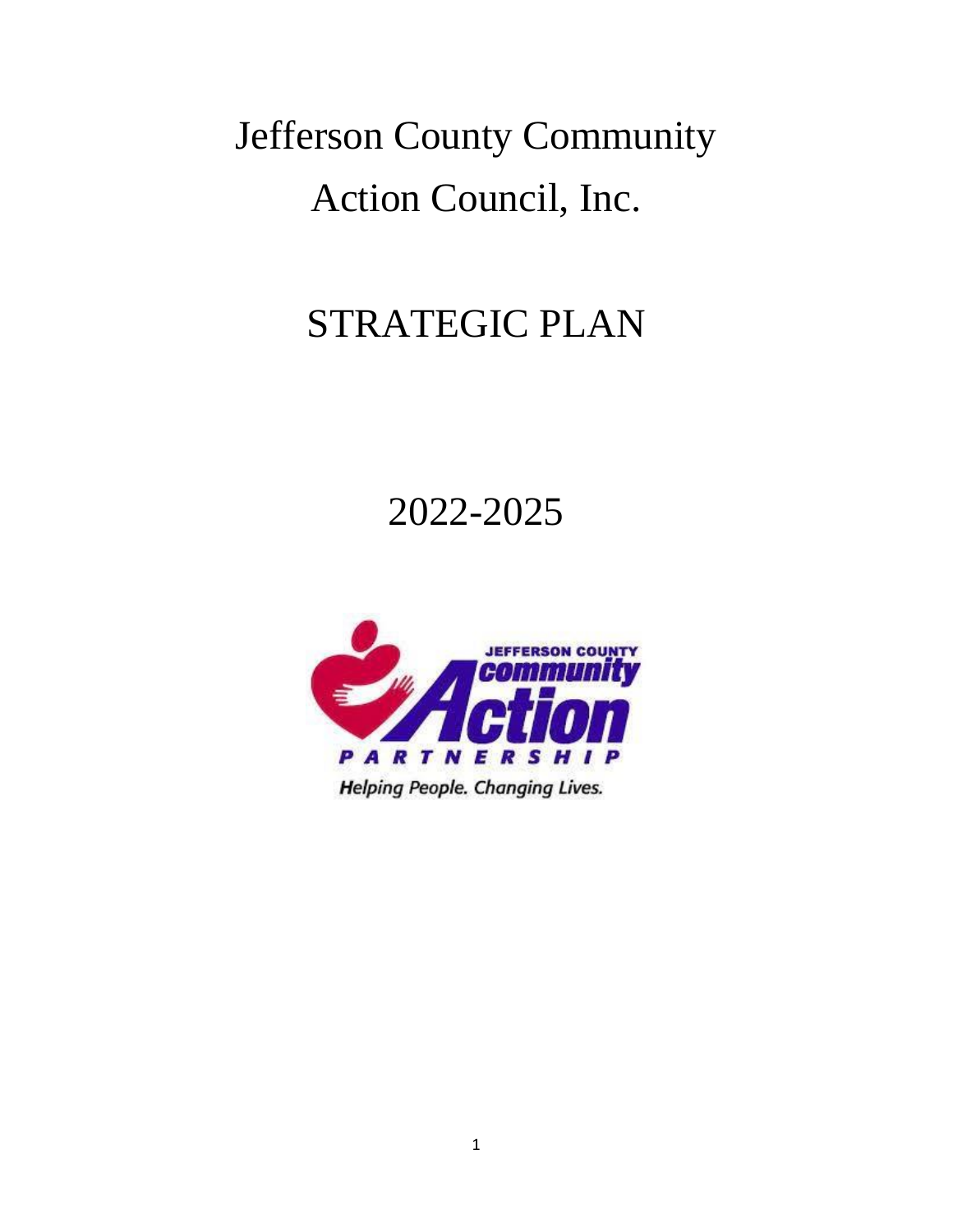### Mission

The CAC is continuing a commitment to restore and revitalize the quality of life in Jefferson County, and move the residents towards selfsufficiency. We achieve this goal by adapting and providing programs that are accessible, affordable, and culturally-sensitive to meet the needs of the community

Promise of Community Action

Community Action changes people's lives, embodies the spirit of hope, improves communities and makes America a better place to live. We care about the entire community, and we are dedicated to helping people help themselves and each other.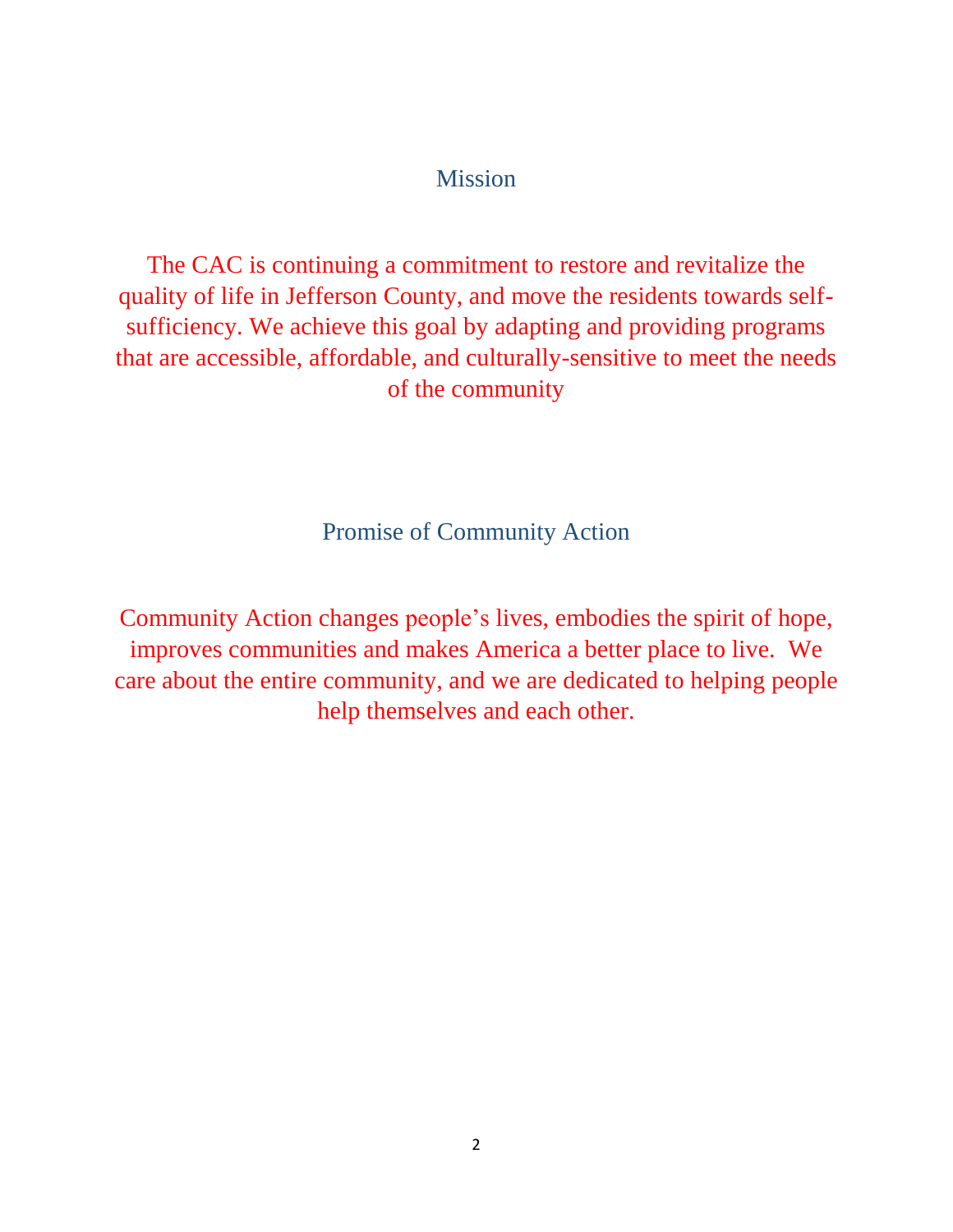# **Introduction**

America was built on the promise that every family should have opportunity for success. Yet, the pandemic has made an already uneven economy and a good quality of life out of reach for too many Americans.

Strategic Planning helps nonprofits fulfill their mission. This mission cannot be achieved without Governing Board and Staff agreeing upon a common direction and committing its time and valuable and vulnerable resources to achieving agency success. This success will only occur with the input of elected officials, faith based and community partners, county residents and individuals that receive agency services.

### **Overview**

The Jefferson County Community Action Council, Inc. is a private non-profit organization, established in 1965 - one of a nationwide network of Community Action Agencies. As mandated by federal law, it is operated by a Board of Directors made up of one-third representation from the low-income sector; one-third governmental representation; and one-third private.

Meeting the needs of Jefferson County residents will always be first priority for the CAC; collaboration with other community agencies has become one of the most efficient ways to accomplish this goal. Since the CAC competes for grants to fund its programming, it enjoys the flexibility of designing its services to fit community needs. Jefferson County Community Action Council, Inc. utilizes national, state, local and private resources to provide service and opportunities to assist individuals. In meeting their emergency and long term needs, the organization is effective in making an impact and leading residents to self-sufficiency.

Through the Strategic Planning process the organization developed a plan to address the greatest needs as within Jefferson County which the organization has capacity to provide as well as opportunities to partner with other organizations to improve the lives of the residents of the county.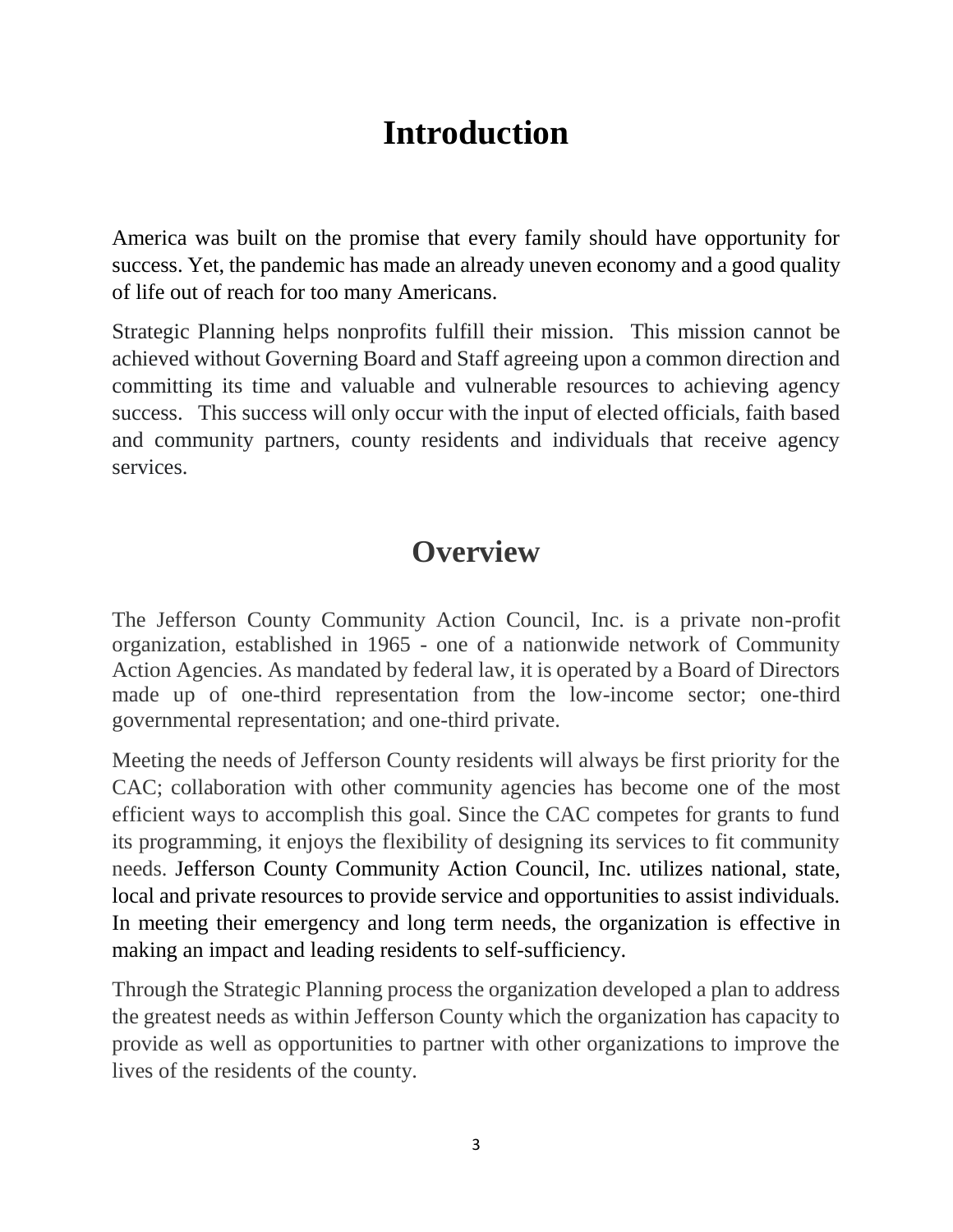## **Standards of Excellence**

Along with over 900 other Community Action Agencies across the country, Jefferson County Community Action Council, Inc. follows the Organizational Standards of Excellence. The standards were established as part of an enhanced system for accountability and performance management in 2015.

The high quality Performance Standards assist CAA's across the country in providing high quality services to individuals and communities.

There are three categories within the standards are Maximum Feasible Participation, Vision/Direction and Operations/Accountability.

Specific Standards as outlined below address the Strategic Planning Process and Requirements.

- **Standard 4.2** The Organization's Community Action Plan is outcomebased, anti-poverty focused, and ties directly to the Community Assessment.
- **Standard 4.3** The Organization's Community Action Plan and Strategic Plan document the continuous use of the full ROMA cycle or comparable system (assessment, planning, implementation, achievement of results and evaluation). In addition, the Organization documents having used the services of a ROMA-certified trainer (or equivalent) to assist in implementation.
- **Standard 6.1** The Organization has an agency-wide Strategic Plan in place that has been approved by the governing board within the past 5 years.
- **Standard 6.2** The approved Strategic Plan addresses reduction of poverty, revitalization of low-income communities, and/or empowerment of people with low incomes to become more self-sufficient.
- **Standard 6.3** The approved Strategic Plan contains Family, Agency, and/or Community goals.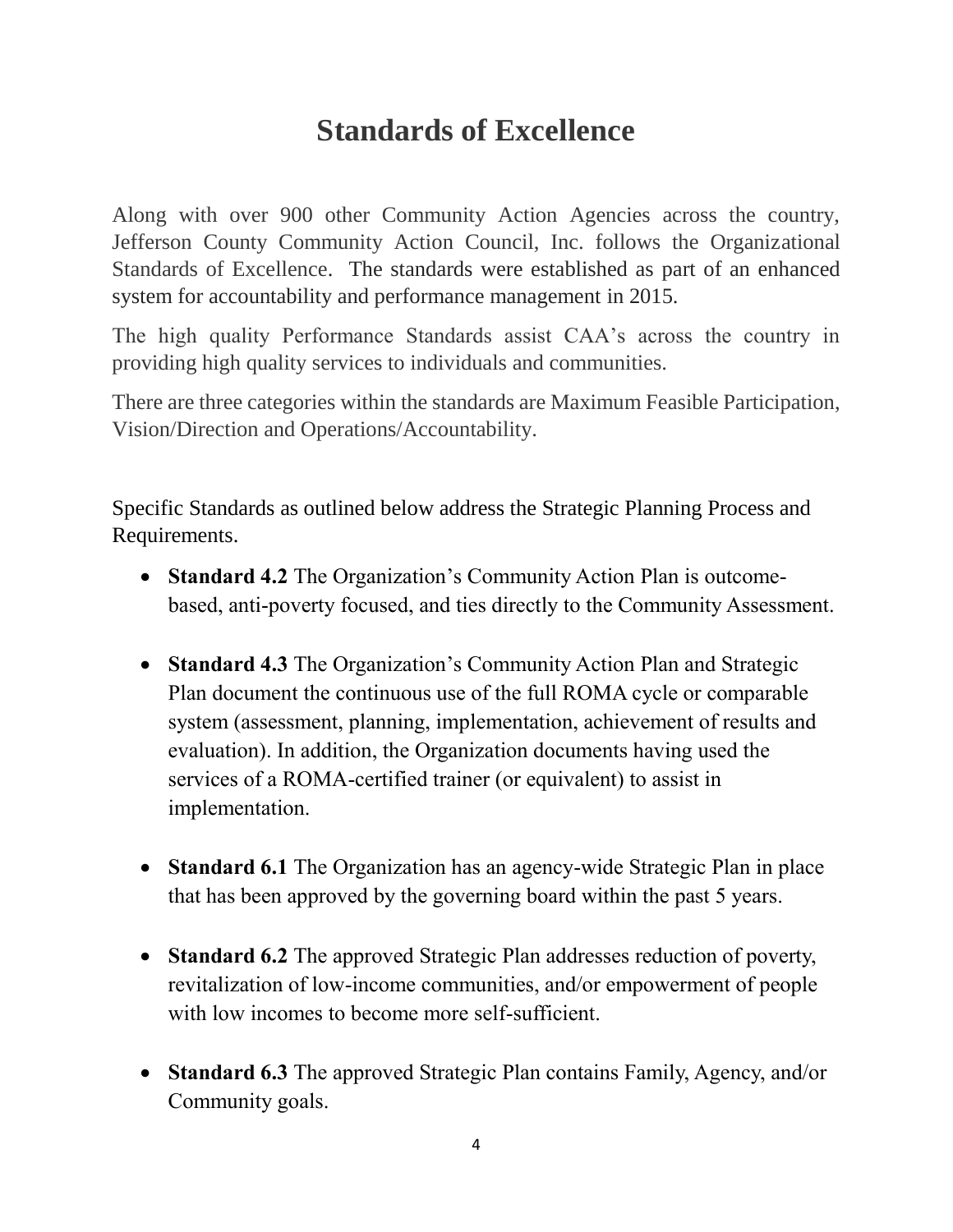- **Standard 6.4** Customer satisfaction data and customer input, collected as part of the Community Assessment, is included in the strategic planning process.
- **Standard 6.5** The governing board has received an update(s) on meeting the goals of the Strategic Plan within the past 12 months.

Participation from a diverse population within the county, including low income individuals, assists in meeting the requirements of additional standards below. Additionally the information can be utilized to help collect data for other agency needs.

- **Standard 1.1 the** organization demonstrates low-income individuals' participation in its activities.
- **Standard 1.2** The organization analyzes information collected directly from low-income individuals as part of the community assessment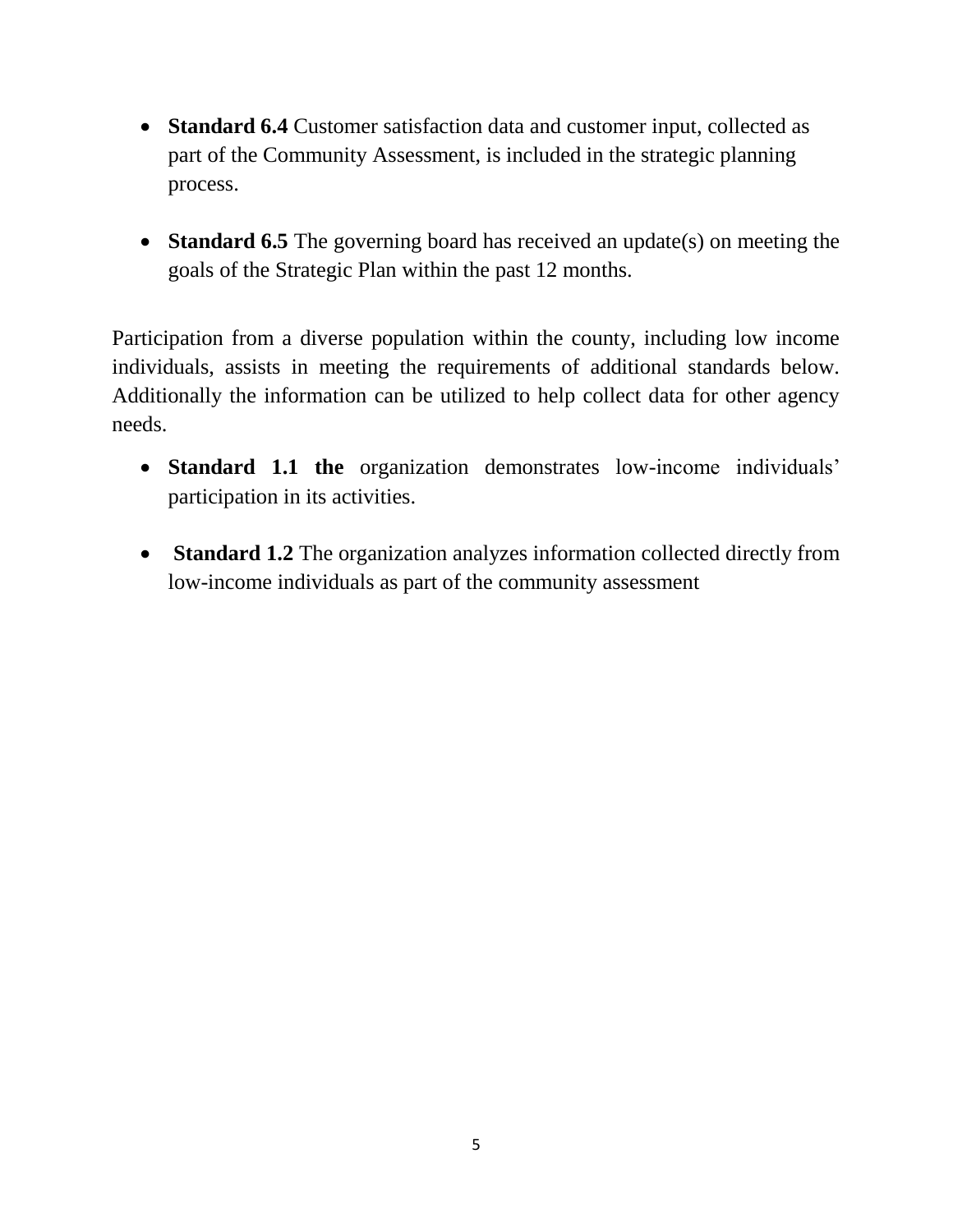### **Process**

**STEP ONE**: The Jefferson County Community Action Council, Inc. sought participation from a number of valuable sources through a Survey. This survey was conducted online with no personal identification other than affiliation required. Full results of the Community Survey can be found in Attachment B. While individuals each identified an area where they felt they most fit, the majority of all participants are county residents and could possibly be customers served by the organization (representatives of the low income community). With the significant number of unduplicated individuals responding, the organization is confident that the responses to the Community Survey represent the interests of the majority of the county population.

#### COMMUNITY PARTNERS

- Educational Community
- Private Business
- Community Partners
- Elected Officials
- Faith Based
- Other
- County Residents

### CUSTOMERS (Families and Individuals served)

#### BOARD MEMBERS

### EMPLOYEES

Staff were also asked to participate in an additional survey focusing on employment with the organization as a whole. Complete Survey can be found as Attachment C.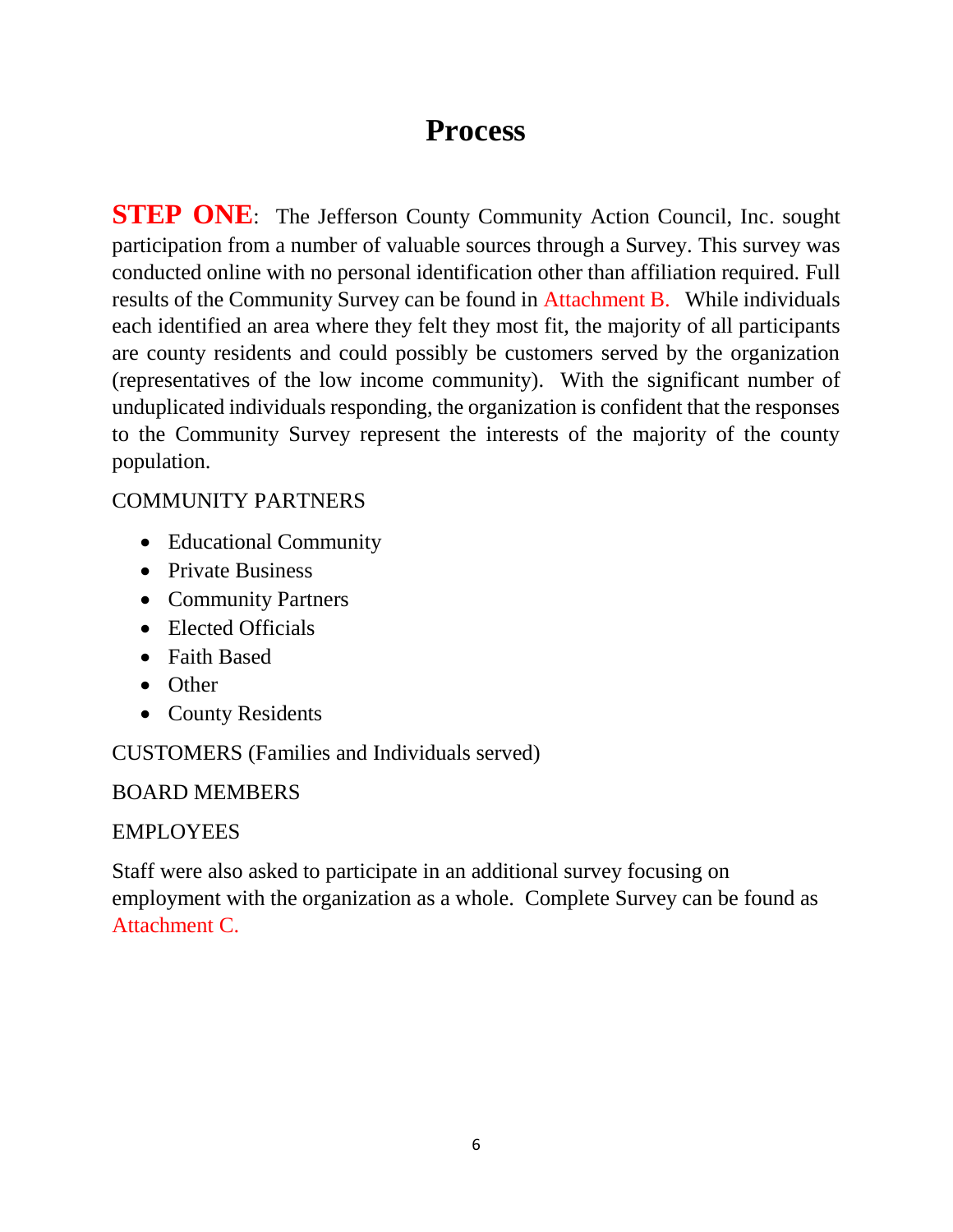# **Respondents**

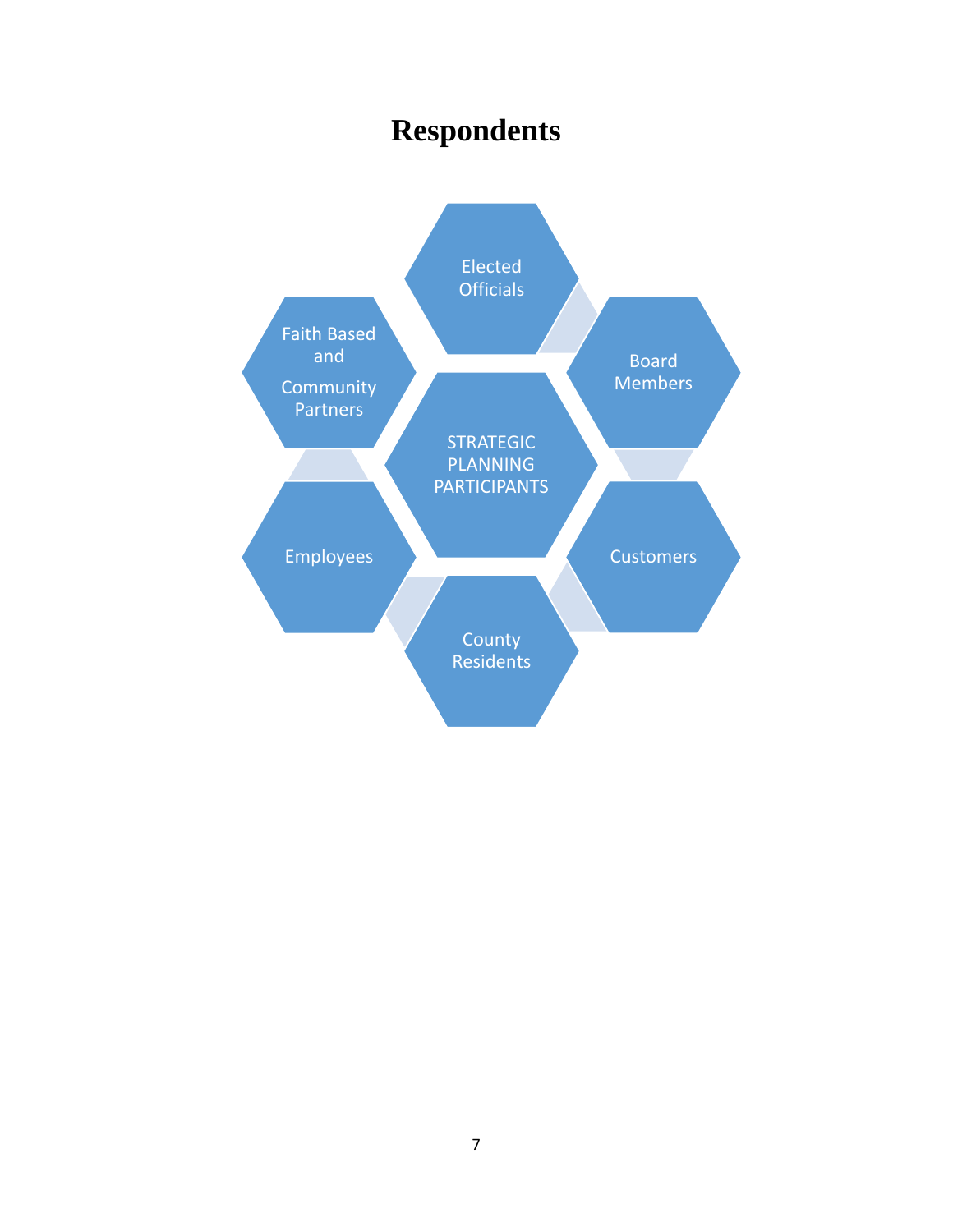# **SURVEY RESULTS**

Individuals were asked to identify the top 5 areas of need within each category below.

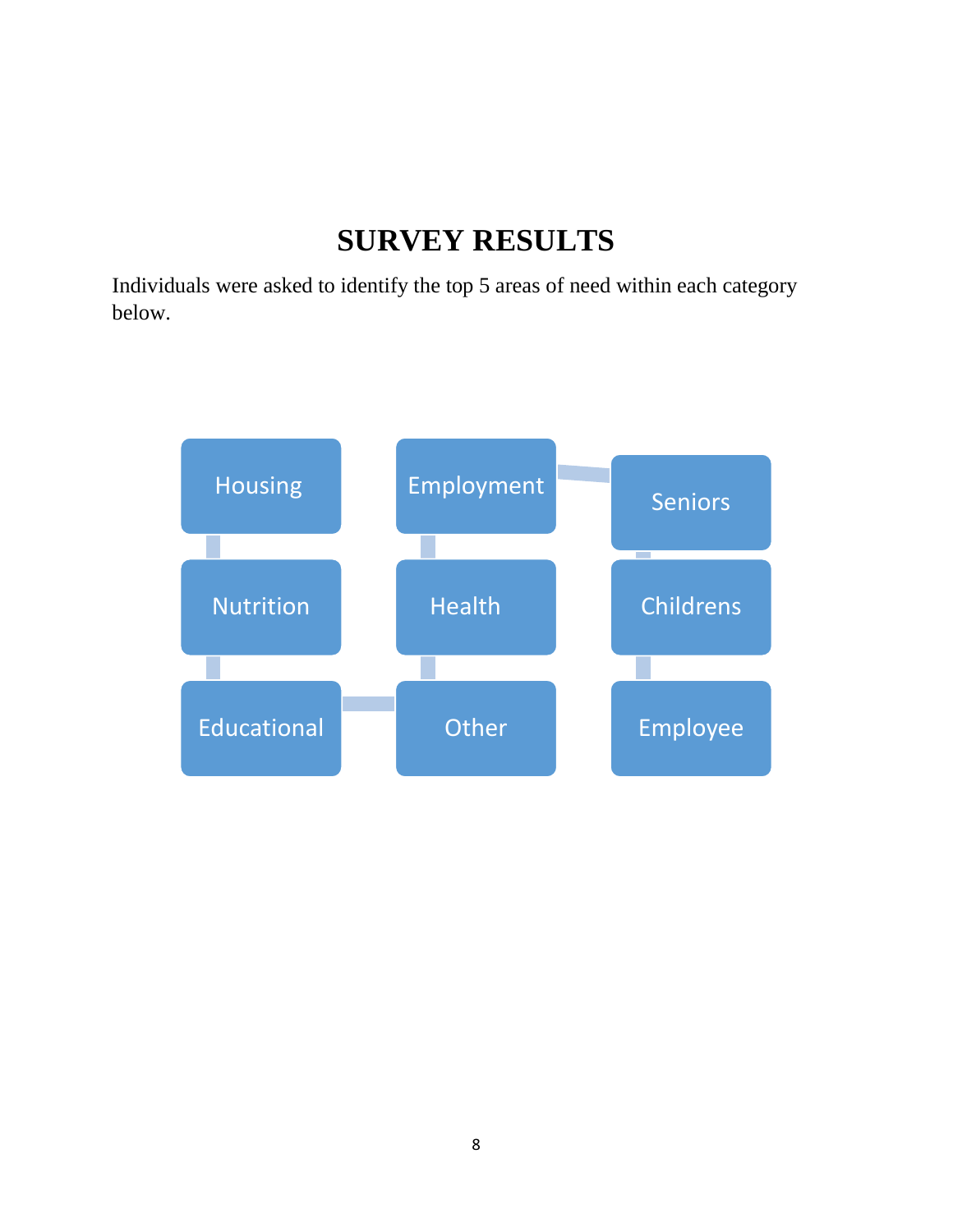# **Employment Needs**



# **Needs of Seniors**

| <b>Income Just Over</b><br><b>Guidelines to</b><br><b>Receive Assistance</b> |                        | Cost of<br><b>Prescriptions</b> |  |                                                   | <b>Cost of Health</b><br><b>Insurance</b> |  |  |
|------------------------------------------------------------------------------|------------------------|---------------------------------|--|---------------------------------------------------|-------------------------------------------|--|--|
|                                                                              | <b>Being Homebound</b> |                                 |  | <b>Inability Financially</b><br>to meet all needs |                                           |  |  |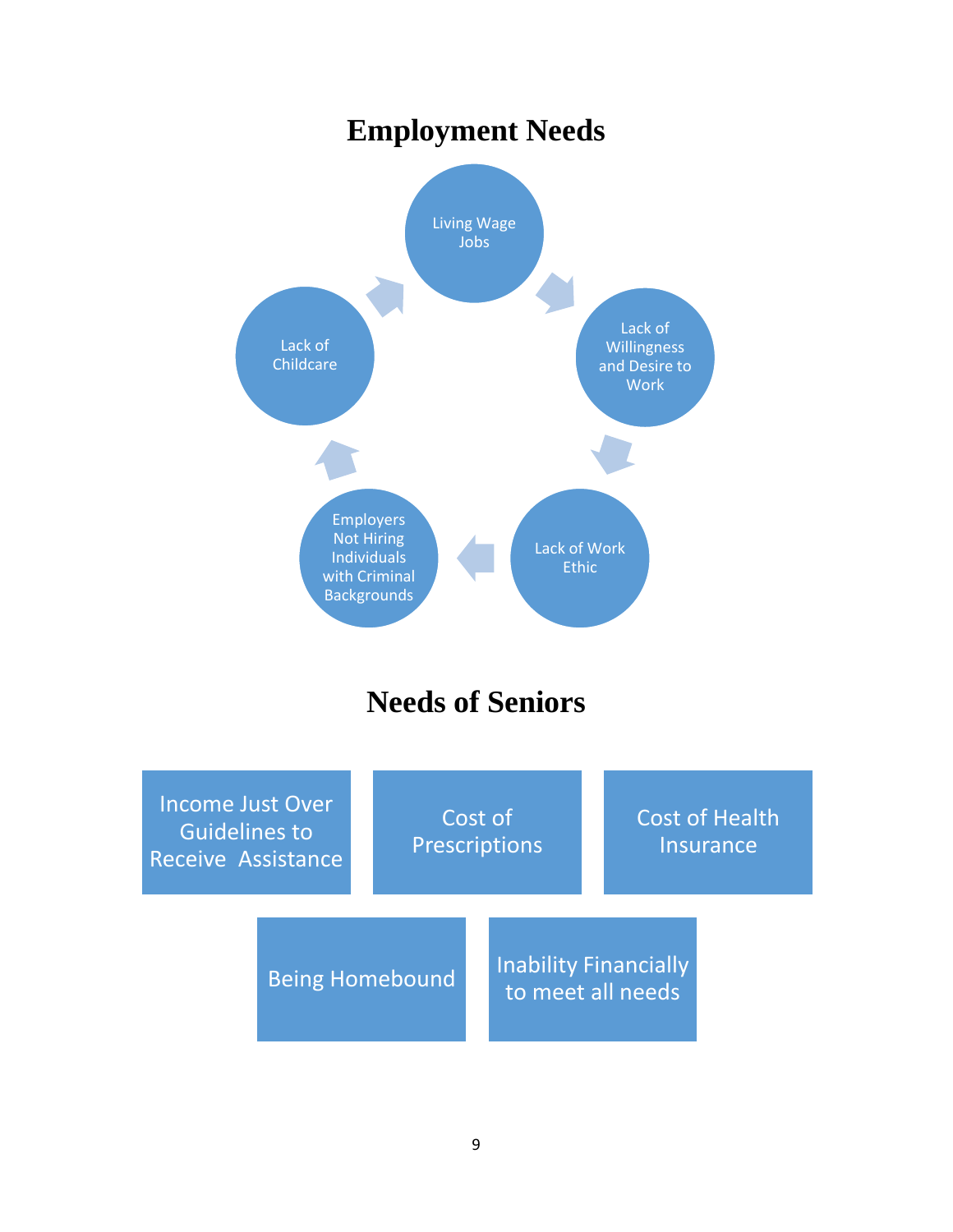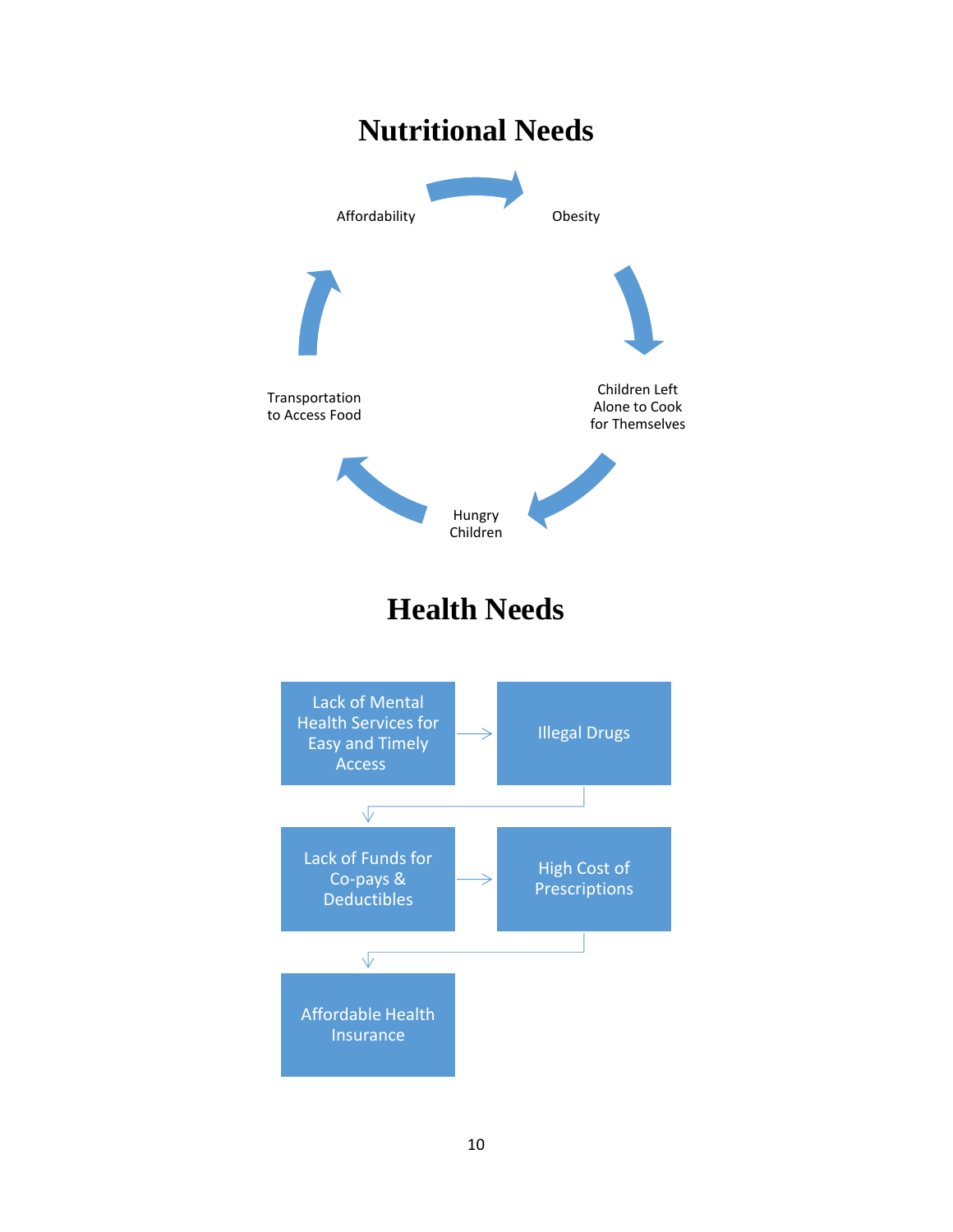# **Educational Needs**



# **Housing Needs**

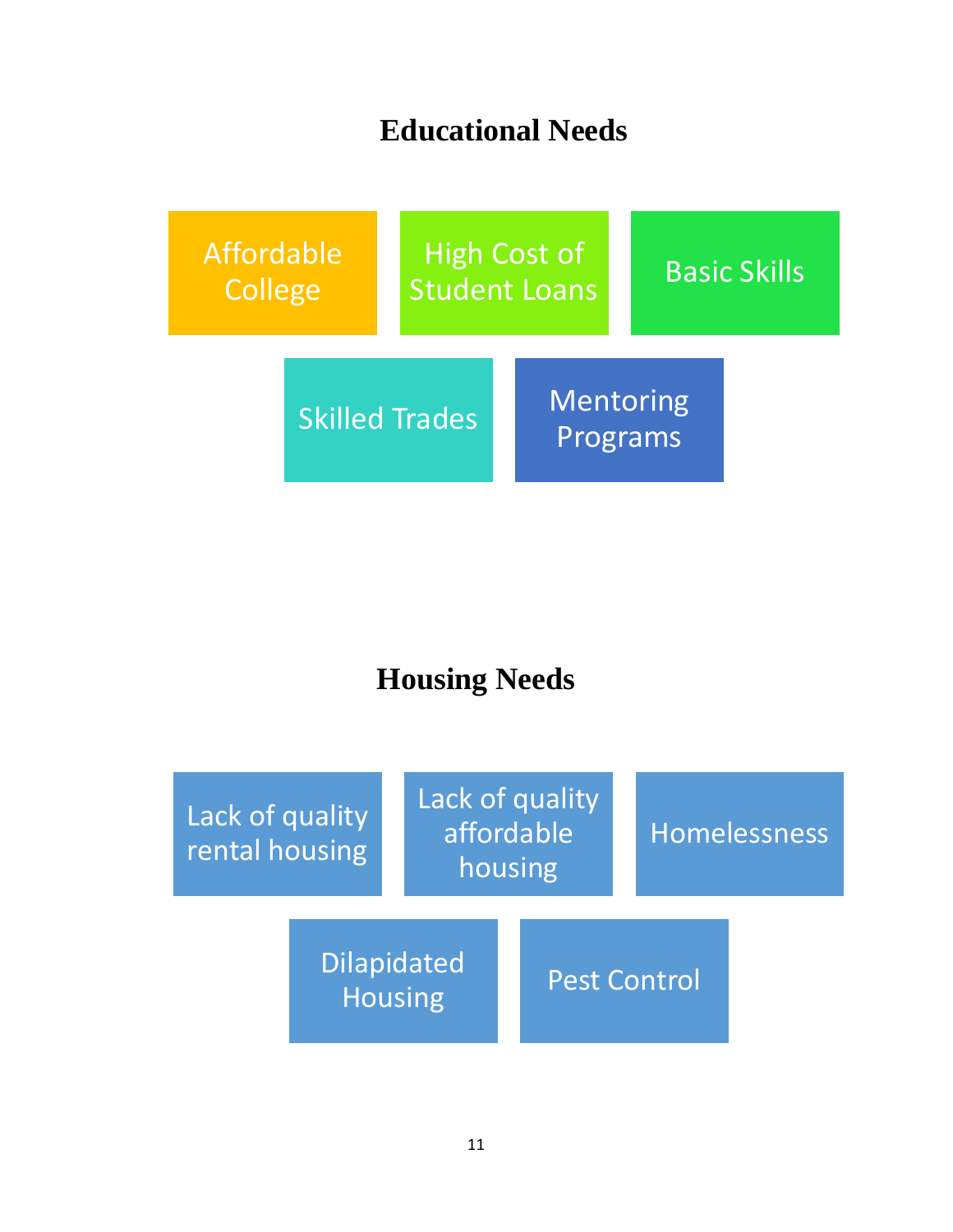# **Needs of Children**



# **Top 5 Additional Needs**

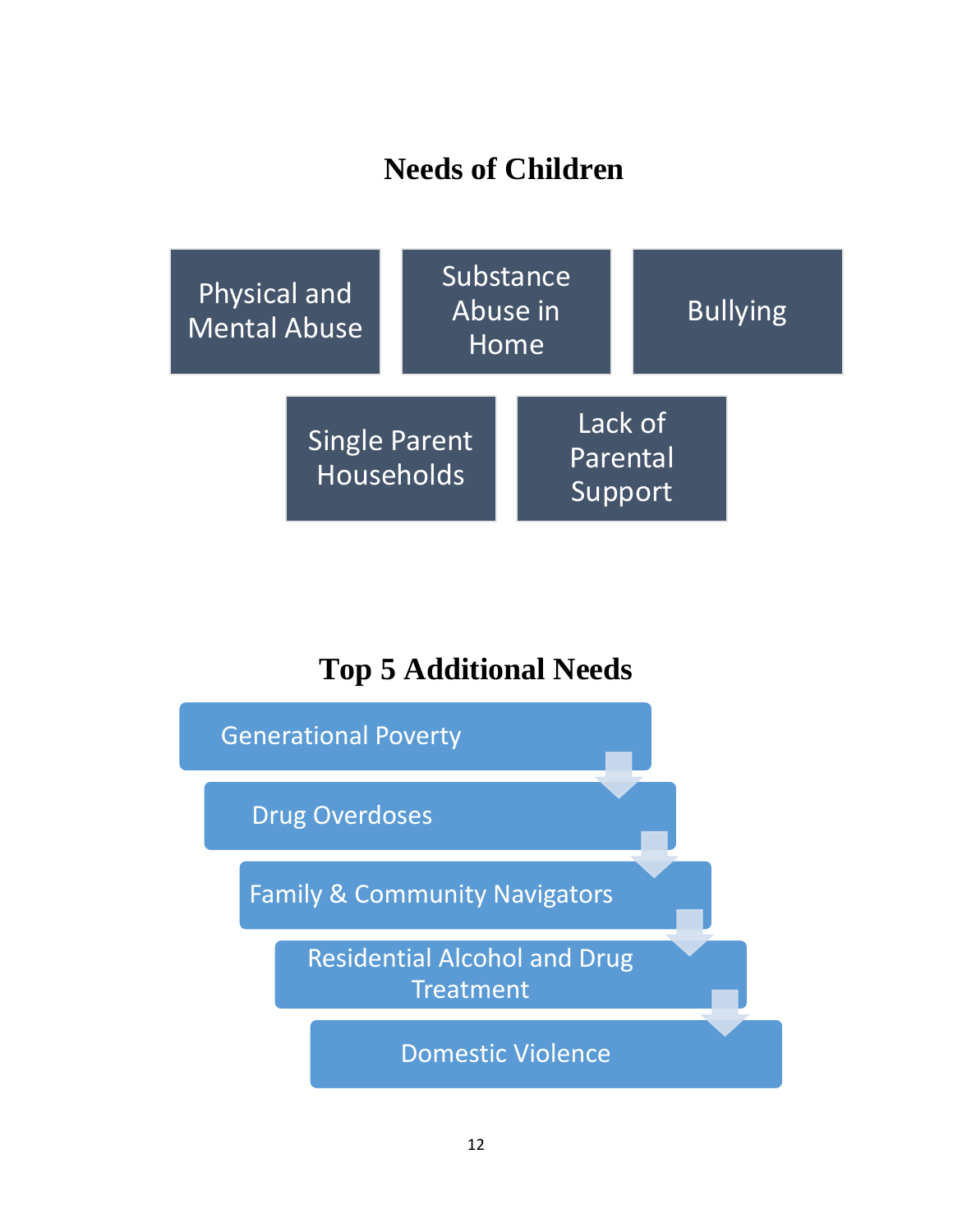# **Additional Responses**

11% of Respondents Not Familiar with Agency Services

38% of Respondents Interested In Learning More About Agency

9% Not Aware Agency is a Non-Profit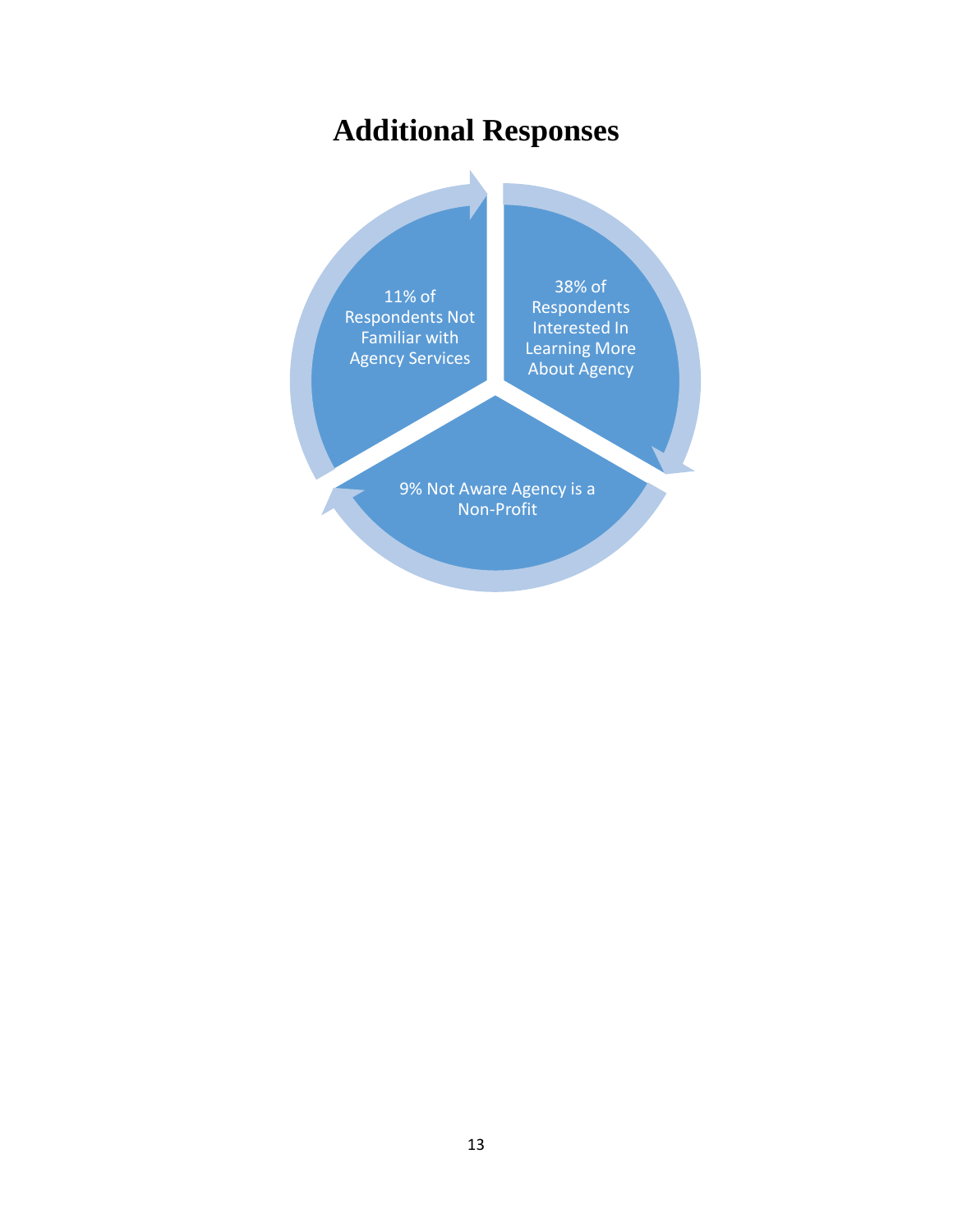# **Employee Responses—Engage and Empower**

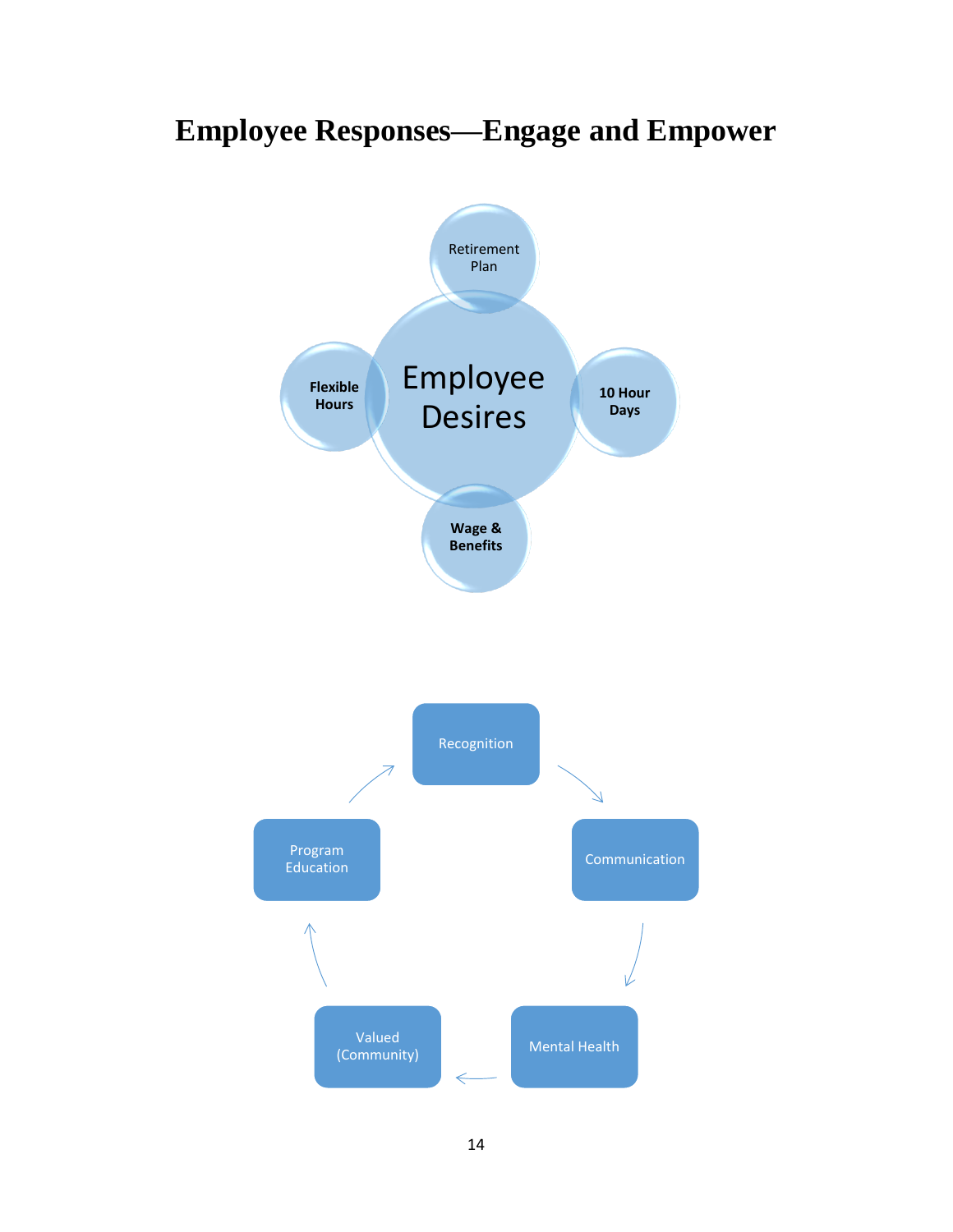**Workplace Improvements**